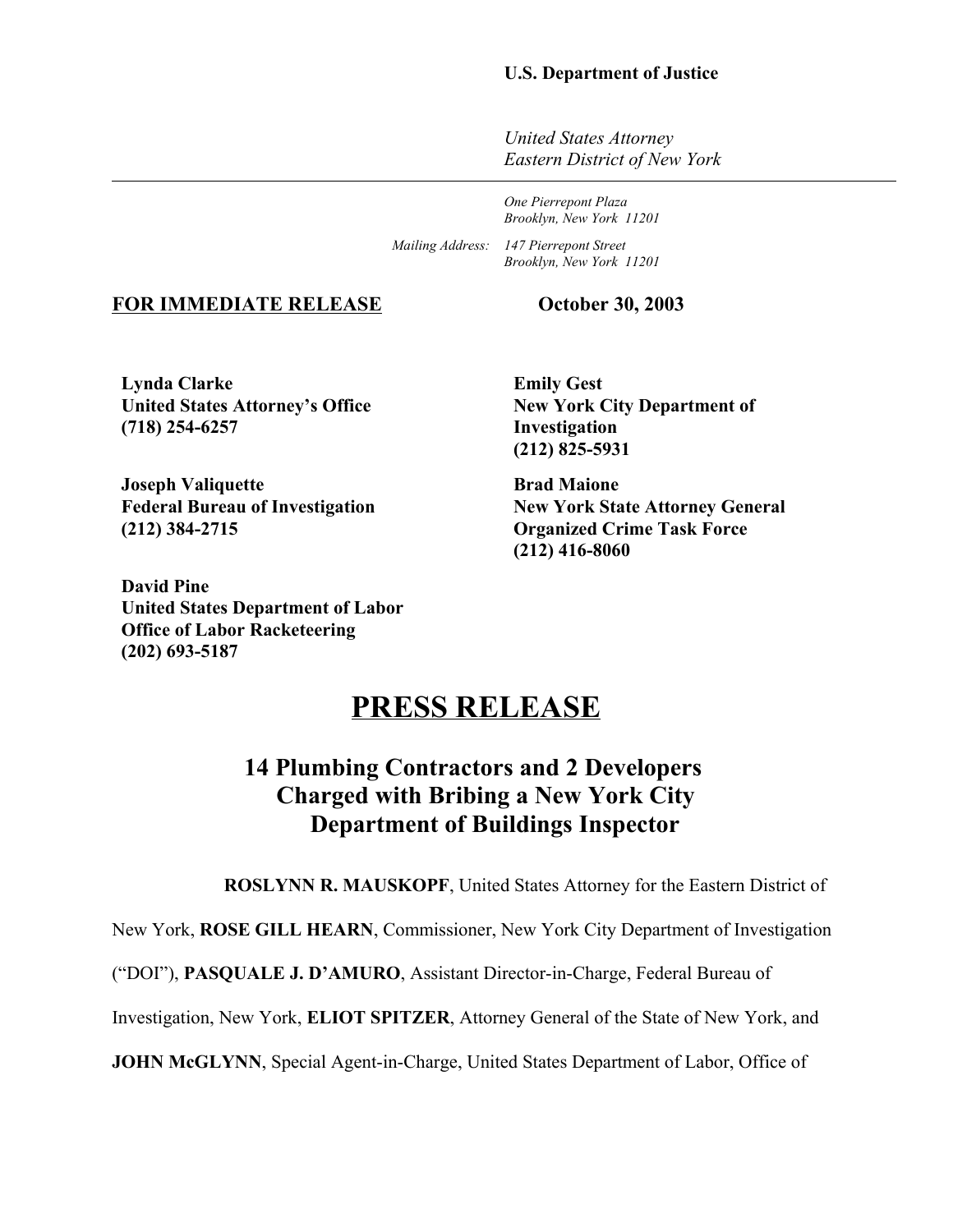Labor Racketeering, New York ("DOL"), today announced the unsealing of a complaint charging a total of fourteen plumbing contractors and two developers with bribing an inspector of the New York City Department of Buildings ("DOB") and mail fraud. Although employed by the DOB, the inspector conducted inspections as an agent of the New York City Department of Environmental Protection ("DEP"). The joint investigation was conducted by DOI, FBI, the New York State Organized Crime Task Force, and DOL.

This investigation commenced in October 1999 after a DOB/DEP inspector informed DOI that he received a payoff from one of the defendants. Thereafter, the inspector agreed to actively cooperate with law enforcement agencies and began wearing a recording device. The inspector recorded numerous conversations with the defendants, who, as alleged in the complaint, paid the inspector more than 100 times to obtain expedited approvals for work or approvals without the necessary DOB/DEP inspections or permits. The amount of the bribes ranged from \$20 to \$1,400. The defendants paid a total of approximately \$34,000 in bribes to the inspector.

Five of the defendants, LOUIS GREGORIO, FRANK LIQUORI SR., MARTIN TAYLOR, PHILLIP CULOTTA, and PAUL CULOTTA formed a "club" and offered to pay the inspector \$400 monthly to obtain approvals for all the work performed by their respective companies. The club defendants even offered to pay the inspector an additional monthly sum of \$600 to encourage the inspector to deny approval of the work performed by their principal competitor, the defendant JOHN CULOTTA.

The plumbing contractors charged in the complaint were responsible for installing new sewer connections, making repairs to existing sewer systems and, on one occasion, connecting water pipes to the New York City water system. The defendant developers were in

2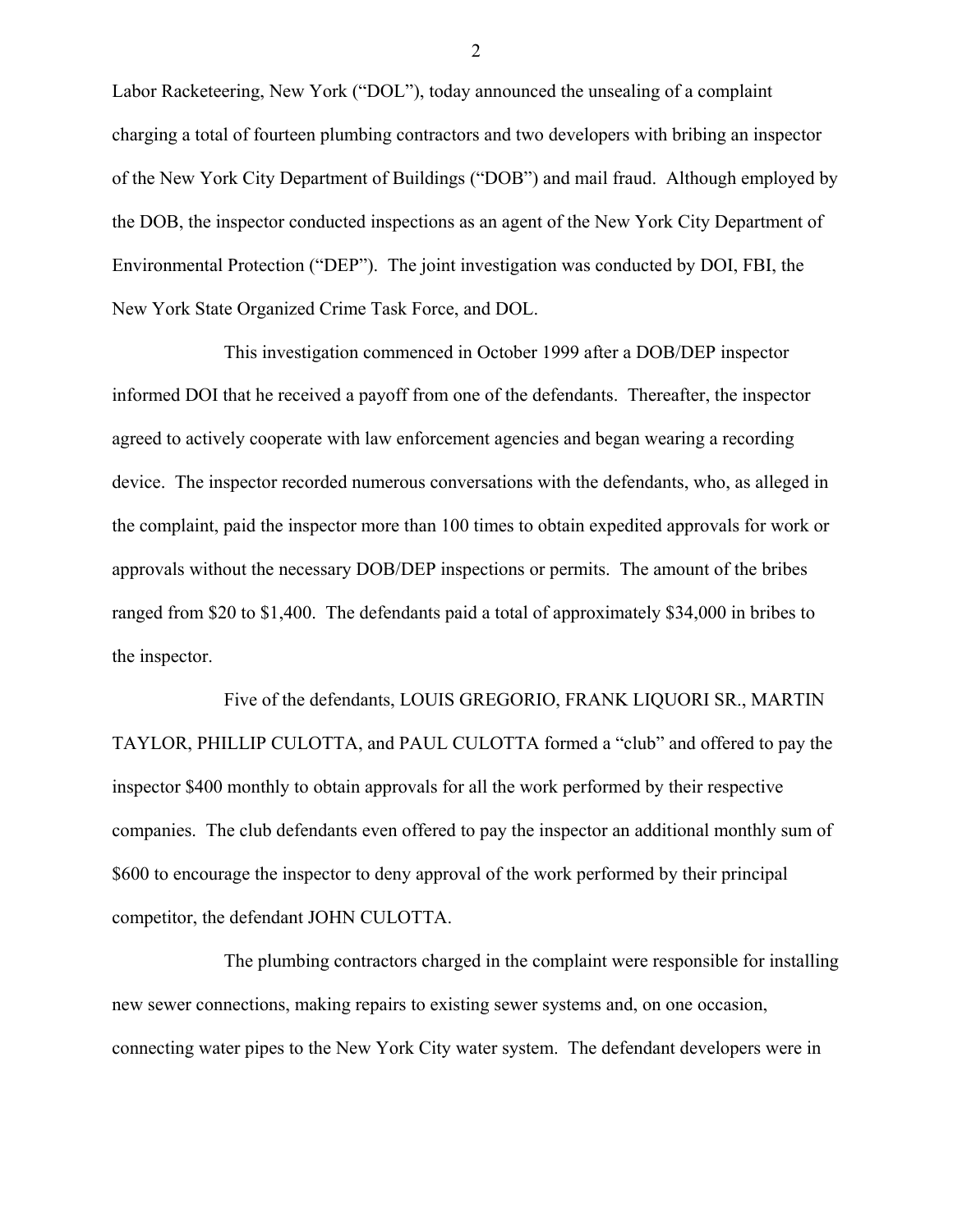charge of construction at locations where some of the contractors worked. The construction projects were located in each of the five boroughs, with the majority in Staten Island.

The New York City Administrative Code requires a contractor seeking to install a new sewer to file plans with the DEP and to apply for work permits from DEP, DOB and the New York City Department of Transportation. The contractor is also required to pay certain fees and obtain permits, as well as an approved copy of the DEP sewer application. The permits, as well as the approved copy of the DEP sewer application, must be presented to the DOB/DEP inspector on the date of inspection. If the work is found to be in compliance with DOB and DEP regulations, the inspector will approve the work and issue a Certificate of Inspection.

The complaint charges each defendant with bribery of an agent of DEP in violation of Title 18, United States Code, Section 666(a)(2), which carries a maximum penalty of ten years of imprisonment and a \$250,000 fine, and mail fraud in violation of Title 18, United States Code, Section 1341, which carries a maximum penalty of five years of imprisonment and a \$250,000 fine.<sup>1</sup>

"This office will aggressively investigate and prosecute anyone who bribes a public official," stated United States Attorney **ROSLYNN R. MAUSKOPF**. "Work permits, certificates of inspection and the New York City Department of Buildings are not for sale. Anyone who would compromise the integrity of a government agency and the safety of the public by seeking preferential treatment will be held accountable." **Ms. MAUSKOPF** thanked Richmond County District Attorney William Murphy for his office's assistance in the investigation.

3

<sup>&</sup>lt;sup>1</sup> The charges contained in the complaint are merely allegations, and the defendants are presumed innocent unless and until proven guilty.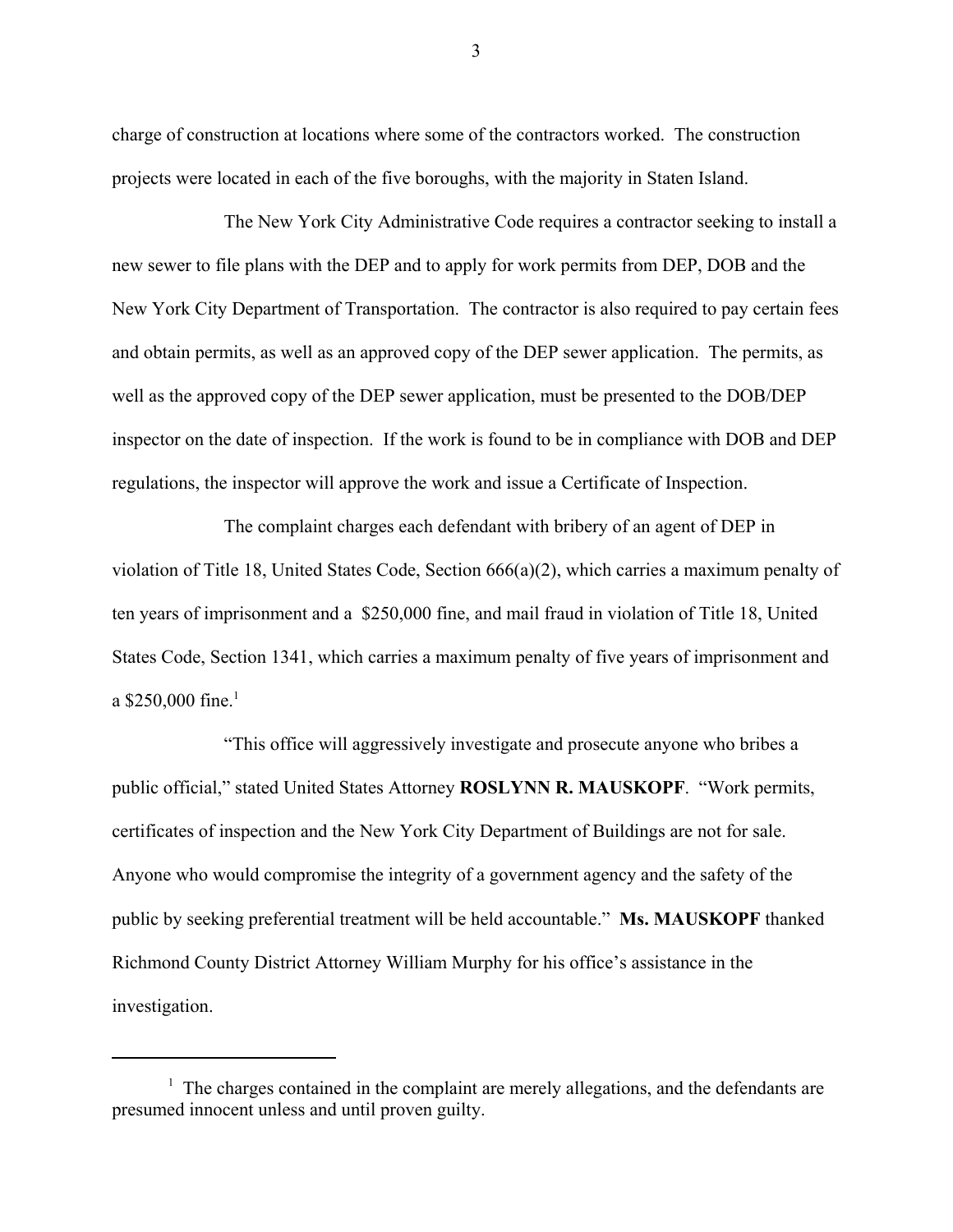**HEARN** stated, "These 16 defendants should have known better than to spend \$34,000 trying to grease the palms of a City inspector. They should have known that breaking the law has serious consequences. They should have known that the majority of City workers are honest, hardworking and care about the City. They should have known that DOI would figure out and destroy their scheme. Now they know that their scheme didn't work and that employees like this inspector would never risk his own career or public safety for a few extra dollars in his pocket. I commend the inspector who reported the bribe to DOI ."

FBI Assistant Director-in-Charge **PASQUALE J. D'AMURO** stated, "The FBI is committed to rooting out instances of bribery and public corruption. The reason is twofold: to prevent the unjust rewarding of anti-competitive practices, and to protect the public from the substandard work that is often facilitated by the bribe schemes."

New York State Attorney General **ELIOT SPITZER**, stated, "We will continue our battle against those who seek to circumvent the system and defraud the taxpayers. With these arrests, we are sending the message that those who seek an illegal benefit will be prosecuted to the full extent of the law."

Special Agent-in-Charge of the New York Office of the United States Department of Labor, Office of Labor Racketeering, **JOHN McGLYNN** stated, "We continue to work closely with other law enforcement agencies to investigate and aggressively prosecute individuals who compromise the integrity of the building trades through bribery and corruption. We remain committed to ensuring a level playing field for legitimate businesses."

4

New York City Department of Investigation Commissioner **ROSE GILL**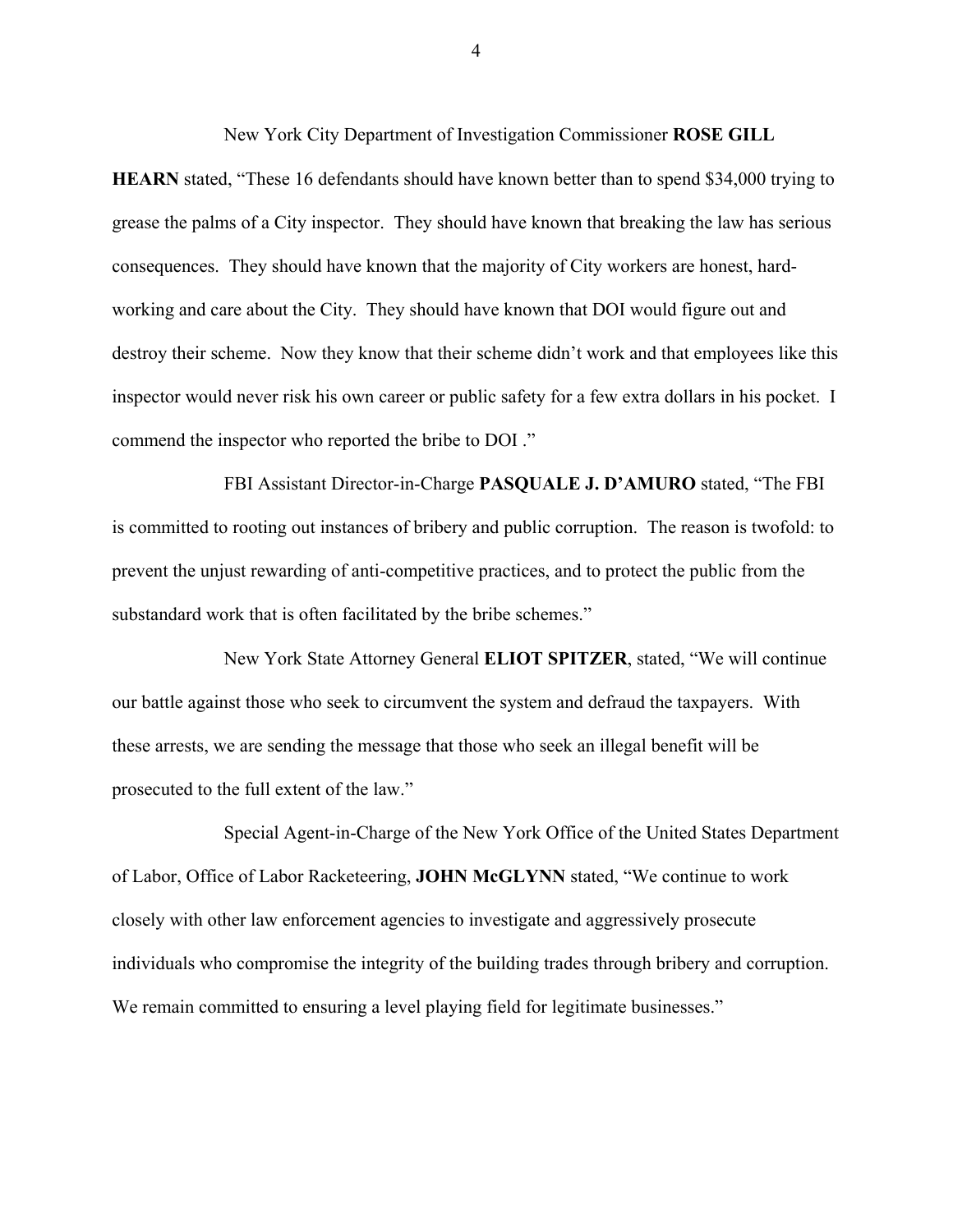The defendants' preliminary appearances are scheduled to take place this

afternoon before United States Magistrate Judge Steven M. Gold at the U.S. Courthouse, 225

Cadman Plaza East, Brooklyn, New York.

The government's case is being prosecuted by Assistant United States Attorney

Margo K. Brodie.

## **The Defendants:**

#### LOUIS GREGORIO JR.

| D.O.B.:   | 5/6/64                                               |
|-----------|------------------------------------------------------|
| Business: | Chairman of the Board, Richmond Water Main and Sewer |
| Address:  | 744 Davis Avenue, Staten Island, New York 10310      |

### FRANK LIQUORI SR.

| D.O.B.:   | 4/12/35                                             |
|-----------|-----------------------------------------------------|
| Business: | President, Frank Liquori Plumbing and Heating, Inc. |
| Address:  | 240 Reid Avenue, Staten Island, New York 10305      |

#### MARTIN TAYLOR

| D.O.B.:   | 12/6/56                                         |
|-----------|-------------------------------------------------|
| Business: | President, P&M Plumbing and Heating Contractors |
| Address:  | 209 Main Street, Staten Island, New York 10307  |

### PHILLIP CULOTTA

| D.O.B.:   | 11/15/59                                                   |
|-----------|------------------------------------------------------------|
| Business: | Vice President, Design Plumbing and Heating Services, Inc. |
| Address:  | 184 South Avenue, Staten Island, New York                  |

## PAUL CULOTTA

| D.O.B.:   | 1/20/51                                               |
|-----------|-------------------------------------------------------|
| Business: | President, Design Plumbing and Heating Services, Inc. |
| Address:  | 184 South Avenue, Staten Island, New York             |

#### JOHN CULOTTA

| D.O.B.:   | 9/19/49                                          |
|-----------|--------------------------------------------------|
| Business: | Owner, Able Plumbing and Heating Service, Inc.   |
| Address:  | 40 LaSalle Street, Staten Island, New York 10314 |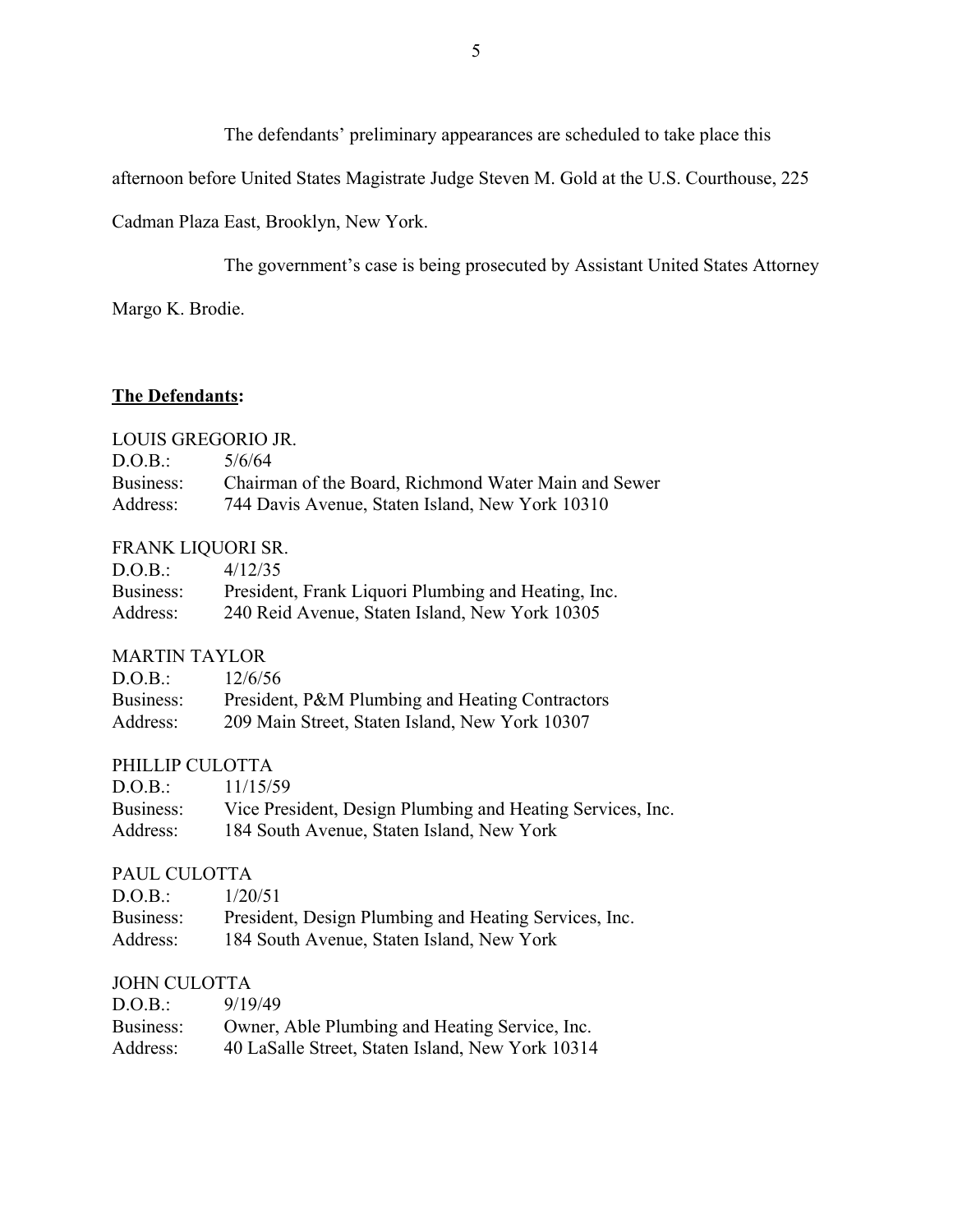## FRANK LIQUORI JR.

| D.O.B.:   | 8/17/57                                            |
|-----------|----------------------------------------------------|
| Business: | Employee, Frank Liquori Plumbing and Heating, Inc. |
| Address:  | 240 Reid Avenue, Staten Island, New York 10305     |

## CHARLES DeHART

| D.O.B.:   | 12/8/36                                           |
|-----------|---------------------------------------------------|
| Business: | President, ABC Sewer and Water Main Inc.          |
| Address:  | 1418 Forest Avenue, Staten Island, New York 10302 |

## ROBERT BORRAZZO

| D.O.B.:   | 12/01/67                                              |
|-----------|-------------------------------------------------------|
| Business: | President, South Shore Sewer and Water Main           |
| Address:  | 4340 Victory Boulevard, Staten Island, New York 10314 |

## STEVEN ARANYOS

| D.O.B.:   | 8/14/49                                               |
|-----------|-------------------------------------------------------|
| Business: | President, No Problem Sewer and Water Mains           |
| Address:  | 18 East Reading Avenue, Staten Island, New York 10308 |

## ANDREW GRECO

| D.O.B.:   | 8/1/60                                                  |
|-----------|---------------------------------------------------------|
| Business: | President, SRA Contracting                              |
| Address:  | 151 Industrial Loop Road, Staten Island, New York 10309 |

## SALVATORE CULOTTA

| D.O.B.:   | 1/30/63                                        |
|-----------|------------------------------------------------|
| Business: | President, Culotta Contracting                 |
| Address:  | 111 Main Street, Staten Island, New York 10307 |

## WOJCIECH KRZYZAK

| D.O.B.:   | 10/25/53                                     |
|-----------|----------------------------------------------|
| Alias:    | "Andrew"                                     |
| Business: | Employee, Alex Figliolia Contracting         |
| Address:  | 420 Carroll Street, Brooklyn, New York 11215 |

## JOSEPH FERDINANDO

| D.O.B.:   | 12/16/52                                         |
|-----------|--------------------------------------------------|
| Business: | President, Richmond Plumbing and Heating Company |
| Address:  | 125 Seneca Street, Staten Island, New York 10310 |

## DOMINICK PUGLIESE

| D.O.B.:   | 1/21/37                                        |
|-----------|------------------------------------------------|
| Business: | President, Olympia Estates, Inc.               |
| Address:  | 1828 Wynant Boulevard, Staten Island, New York |